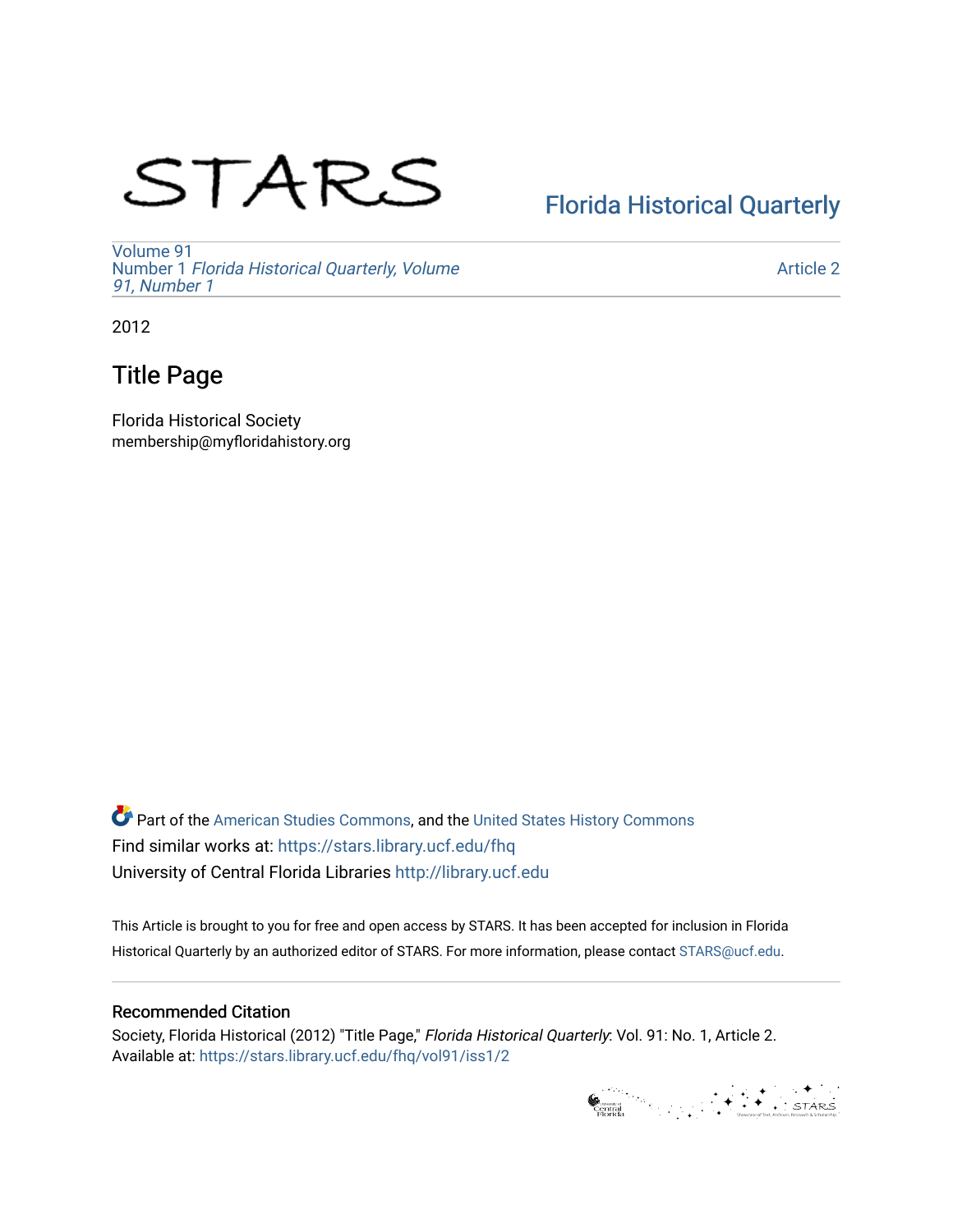Society: Title Page

# **FLORIDA HISTORICAL QUARTERLY**

PUBLISHED BY THE FLORIDA HISTORICAL SOCIETY



VOLUME 91 SUMMER 2012 NUMBER 1

Published by STARS, 2012

1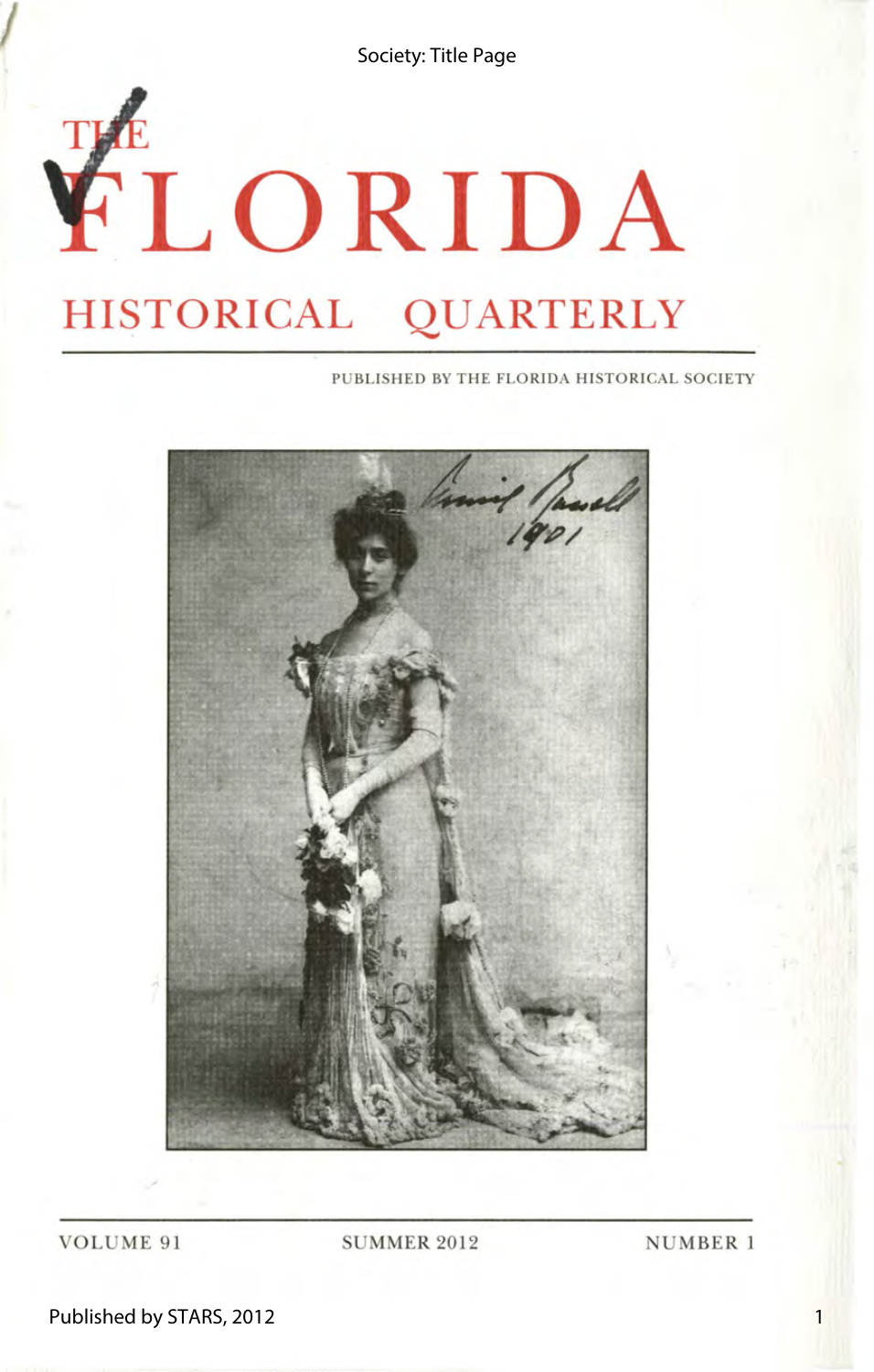## *The Florida Historical Quarterly*

Published by the Florida Historical Society

Connie L. Lester, *Editor*  Daniel S. Murphree, *Assistant Editor* and *Book Review Editor*  Robert Cassanello, *Podcast Editor* 

#### Sponsored by the University of Central Florida

#### *Board of Editors*

Jack Davis, University of Florida James M. Denham, Florida Southern College Andrew Frank, Florida State University Elna C. Green, San Jose State University Steven Noll, University of Florida Raymond A. Mohl, University of Alabama, Birmingham Paul Ortiz, University of Florida Brian Rucker, Pensacola State College John David Smith, University of North Carolina, Charlotte Melanie Shell-Weiss, Grand Valley University Brent Weisman, University of South Florida Irvin D.S. Winsboro, Florida Gulf Coast University

The *Florida Historical Quarterly* (ISSN 0015-4113) is published quarterly by the Florida Historical Society, 435 Brevard Avenue, Cocoa, FL 32922 in cooperation with the Department of History, University of Central Florida, Orlando. Printed by The Sheridan Press, Hanover, PA. Periodicals postage paid at Cocoa, FL and additional mailing offices. POSTMASTER: Send address changes to the Florida Historical Society, 435 Brevard Ave., Cocoa, FL 32922.

Subscription accompanies membership in the Society. Annual membership is \$50; student membership (with proof of status) is \$30; family membership in \$75; library and institution membership is 75; a contributing membership is 200 and higher; and a corporate membership is 500 and higher. Correspondence relating to membership and subscriptions, as well as orders for back copies of the *Quarterly,*  should be addressed to Dr. Ben D. Brotemarkle, Executive Director, Florida Historical Society, 435 Brevard Ave., Cocoa, FL 32922; (321) 690-1971; email: (Ben. Brotemarkle@myfloridahistory.org.)

Correspondence concerning contributions, books for review, and all editorial matters should be addressed to Editor, *Florida Historical Quarterly,* Dept. of History, CNH 551, Univ. of Central Florida, Orlando, FL 32816-1350; (407) 823-0261; fax: ( 407) 823-3184; email: (flhisqtr@ucf.edu) or (Connie.Lester@ucf.edu.) Manuscripts should be submitted in triplicate. Guidelines for preparing manuscripts are available in the End Notes and at  $\langle$ http://history.cah.ucf.edu/fhq/submissions. php.) The *Quarterly* is a member of the Conference of Historical Journals. The Florida Historical Society and the editor of the *Florida Historical Quarterly* disclaim responsibility for statements whether of fact or opinion made by contributors.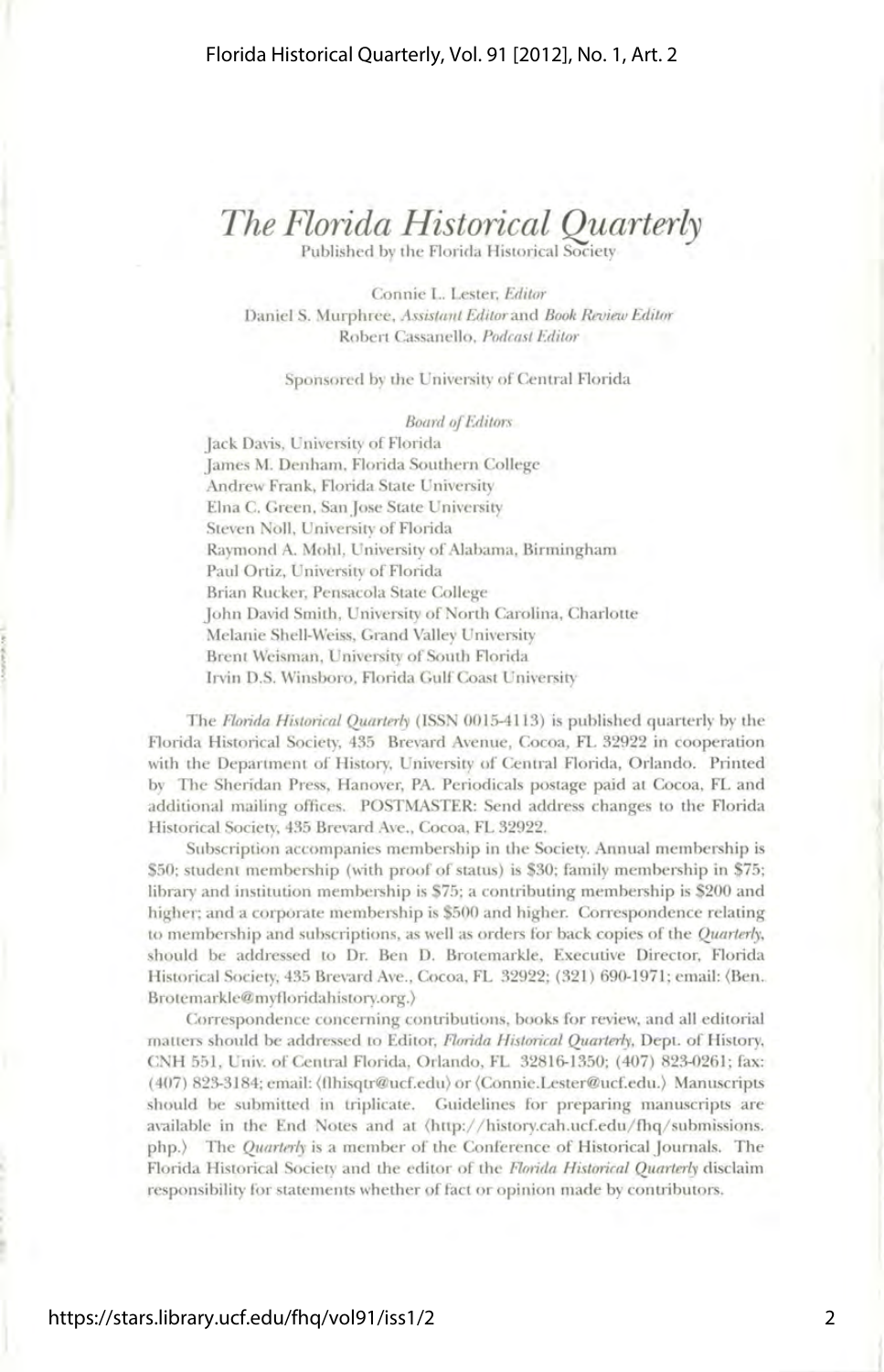## **THE FLORIDA** Summer 2012 HIST 0 RIC AL QUARTERLY Vol. 91, No. 1

| <b>Alachua Settlers and the Second Seminole War</b>                                  |     |
|--------------------------------------------------------------------------------------|-----|
| by C.S. Monaco                                                                       | 1   |
|                                                                                      |     |
| A Liberated Journalist and Yankee Women on                                           |     |
| the Florida Frontier                                                                 |     |
| by John T. Foster, Jr., Sarah Whitmer Foster,                                        |     |
| and Roscoe A. Turnquest                                                              | 33  |
| <b>The Politics of Performance: Rollins College</b><br>and the Annie Russell Theatre |     |
| by Joan M. Jensen                                                                    | 49  |
|                                                                                      |     |
| <b>Controlling Venereal Disease in Orlando during</b><br><b>World War II</b>         |     |
|                                                                                      | 86  |
| by Claire Strom                                                                      |     |
| <b>Book Reviews</b>                                                                  | 118 |
|                                                                                      |     |
| <b>End Notes</b>                                                                     | 142 |

Cover Illustration: Annie Russell (1864-1936) in 1901. *Image courtesy of Department of College Archives and Special Collections, Olin Library, Rollins College, Winter Park, Florida.* 

Copyright 2012 by the Florida Historical Society, Cocoa, Fla.